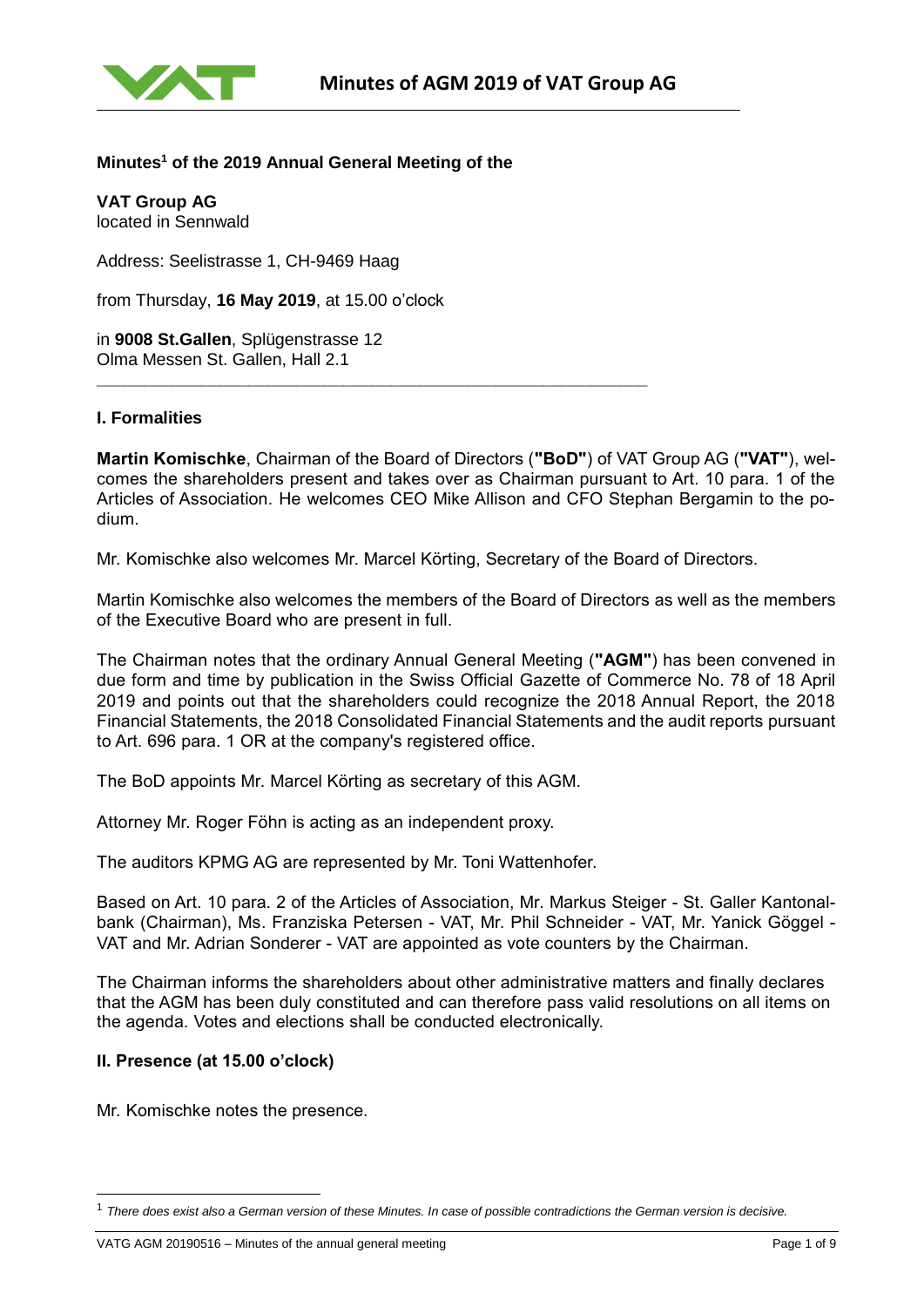

**489 shareholders** and **1 independent proxy**, who together represent 16'587'523 registered shares and thus 55.29% of all issued registered shares as follows:

| '- Roger Föhn, Attorney as independent proxy: | 15'762'411 registered stock |
|-----------------------------------------------|-----------------------------|
| - remaining shareholders:                     | 825'112 registered stock    |

# **III. Speeches**

Martin Komischke gives his presidential speech followed by a speech by CEO Michael Allison. Martin Komischke and Michael Allison give an overview and outlook on VAT activities and challenges in the market.

#### **IV. Votes and elections**

Mr. Komischke passes on to the votes and elections:

#### **1. Approval of 2018 Annual Report**

The Board of Directors proposes that the Annual General Meeting approves the 2018 annual report, the statutory financial statements of VAT Group AG and the consolidated financial statements for the 2018 financial year and acknowledges receipt of the audit report.

Martin Komischke opens the discussion on agenda item 1.

Wilhelm Tschopp wants to know from the Chairman why the business prospects could still be presented positively at last year's Annual General Meeting and why the business declined immediately afterwards. Wilhelm Tschopp asks himself whether, this business development should not have been recognized earlier by VAT.

Martin Komischke, responding to Wilhelm Tschopp's question at the beginning, states that the speaker's statement is correct. The Chairman emphasizes that VAT spent two completely different six-month periods in the 2018 financial year. Neither the board of directors nor the management could have foreseen these two completely different half-years of business. Such a marked weakening was not expected by other market participants and market observers until the 2019 financial year at the earliest. VAT had no negative signs of this serious downturn in fiscal year 2018 and acted and communicated to the best of its knowledge and belief at all times. VAT reacted immediately to this negative business development and introduced short-time work, which - as soon as the course of business permits - is to be terminated. Martin Komischke also notes that the semiconductor industry, on which VAT's business development depends, is regularly subject to strong distortions.

As there were no further requests to speak, the President put item 1 to the vote.

The Chairman notes that the General Meeting has accepted the proposal of the Board of Directors regarding the approval of the 2018 Annual Report with the following result: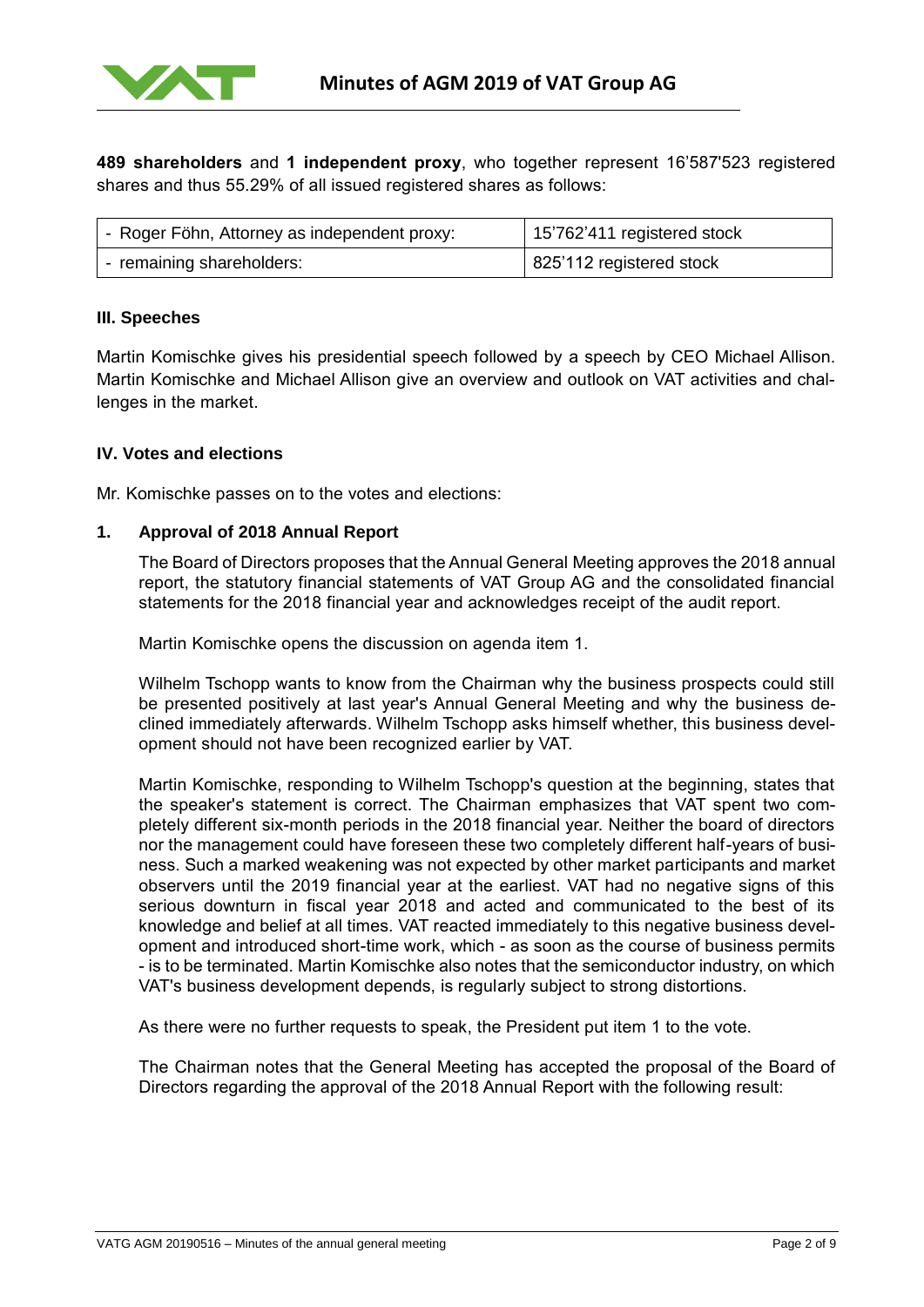

| - Yes:        | 99.88%        |
|---------------|---------------|
| - No:         | 0.12%         |
| - Abstention: | 532'666 Votes |

# **2. Appropriation of Results and Distribution from Capital Contribution Reserves**

#### **2.1. Appropriation of Results**

The Board of Directors proposes to carry forward the accumulated profit of CHF 52 105 254 (consisting of the previous year's loss of CHF - 7 351 371 and the profit for the 2018 financial year of CHF 59 456 625) to the new account.

Martin Komischke opens the debate on item 2.1. As there are no requests to speak, the President put the item to the vote.

Martin Komischke notes that the Annual General Meeting has approved the proposal of the Board of Directors as follows:

| - Yes:        | 99.86%        |
|---------------|---------------|
| - No:         | 0.14%         |
| - Abstention: | 287'121 Votes |

### **2.2. [Distribution from Capital Contribution Reserves](file:///C:/Users/koem/AppData/Local/Microsoft/Windows/INetCache/Content.Outlook/8T22CDA9/2017%2003%2031%20-%20GV%20Einladung.docx%23_Toc478713180)**

The Board of Directors proposes the distribution of CHF 4.00 per registered share payable out of capital contribution reserves in the form of a cash distribution. The Company will not make such distribution with respect to Company shares that it holds itself at the time of distribution.

Martin Komischke opens the debate on item 2.2. As there are no requests to speak, the President put the item to the vote.

The Chairman notes that the Annual General Meeting has approved the proposal of the Board of Directors as follows:

| - Yes:        | 99.90%        |
|---------------|---------------|
| - No:         | l 0.10%       |
| - Abstention: | 287'665 Votes |

#### **3. Discharge of the Members of the Board of Directors and the Group Executive Committee**

The Board of Directors proposes that the actions of the members of the Board of Directors and the Executive Board during the 2018 financial year shall be approved in a single vote for all members of the Board of Directors and the Executive Board.

Martin Komischke opens again the discussion on agenda item 3. There are no requests to speak. The President put the item to the vote.

Martin Komischke notes that the Annual General Meeting has approved the proposal of the Board of Directors as follows: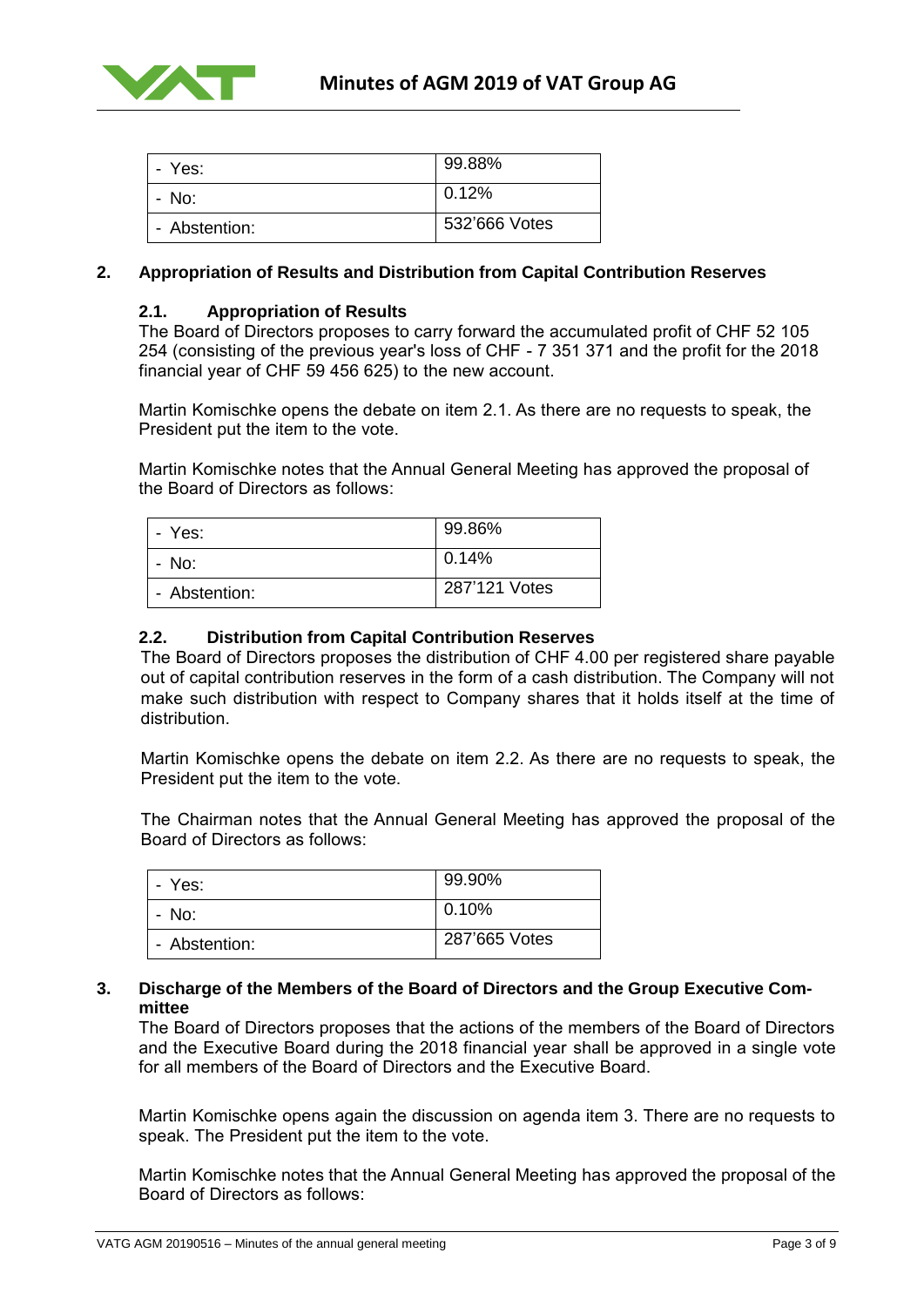

| - Yes:        | 99.81%        |
|---------------|---------------|
| - No:         | 0.19%         |
| - Abstention: | 569'112 Votes |

#### **4. [Elections](file:///C:/Users/koem/AppData/Local/Microsoft/Windows/INetCache/Content.Outlook/8T22CDA9/2017%2003%2031%20-%20GV%20Einladung.docx%23_Toc478713182)**

### **4.1. Re-election of the Chairman of the Board of Directors and other members of the Board of Directors**

Martin Komischke opens the discussion on items 4.1.1 to 4.1.6. As there are no requests to speak, the President put the items to the vote.

#### **4.1.1. Re-election of the Dr. Martin Komischke as member of the Board of Directors and Chairman of the Board of Directors**

The Board of Directors proposes that Dr. Martin Komischke be re-elected as a member of the Board of Directors and as Chairman of the Board of Directors until the end of the next Annual General Meeting. Heinz Kundert, Member of the Board of Directors, takes the floor to elect Dr. Martin Komischke.

Heinz Kundert notes that the Annual General Meeting has re-elected Martin Komischke with the following votes:

| - Yes:        | 99.38%        |
|---------------|---------------|
| - No:         | 0.62%         |
| - Abstention: | 358'872 Votes |

# **4.1.2. Re-election of Urs Leinhäuser as member of the Board of Directors**

The Board of Directors proposes that the Annual General Meeting re-elects Urs Leinhäuser as member of the Board of Directors until the end of the next Annual General Meeting.

The Chairman notes that the General Meeting has re-elected Urs Leinhäuser with the following votes:

| - Yes:        | 99.77%        |
|---------------|---------------|
| - No:         | 0.23%         |
| - Abstention: | 290'332 Votes |

# **4.1.3. Re-election of Karl Schlegel as member of the Board of Directors**

The Board of Directors proposes that the Annual General Meeting re-elects Karl Schlegel as member of the Board of Directors until the end of the next Annual General Meeting.

The Chairman notes that the General Meeting has re-elected Karl Schlegel with the following votes: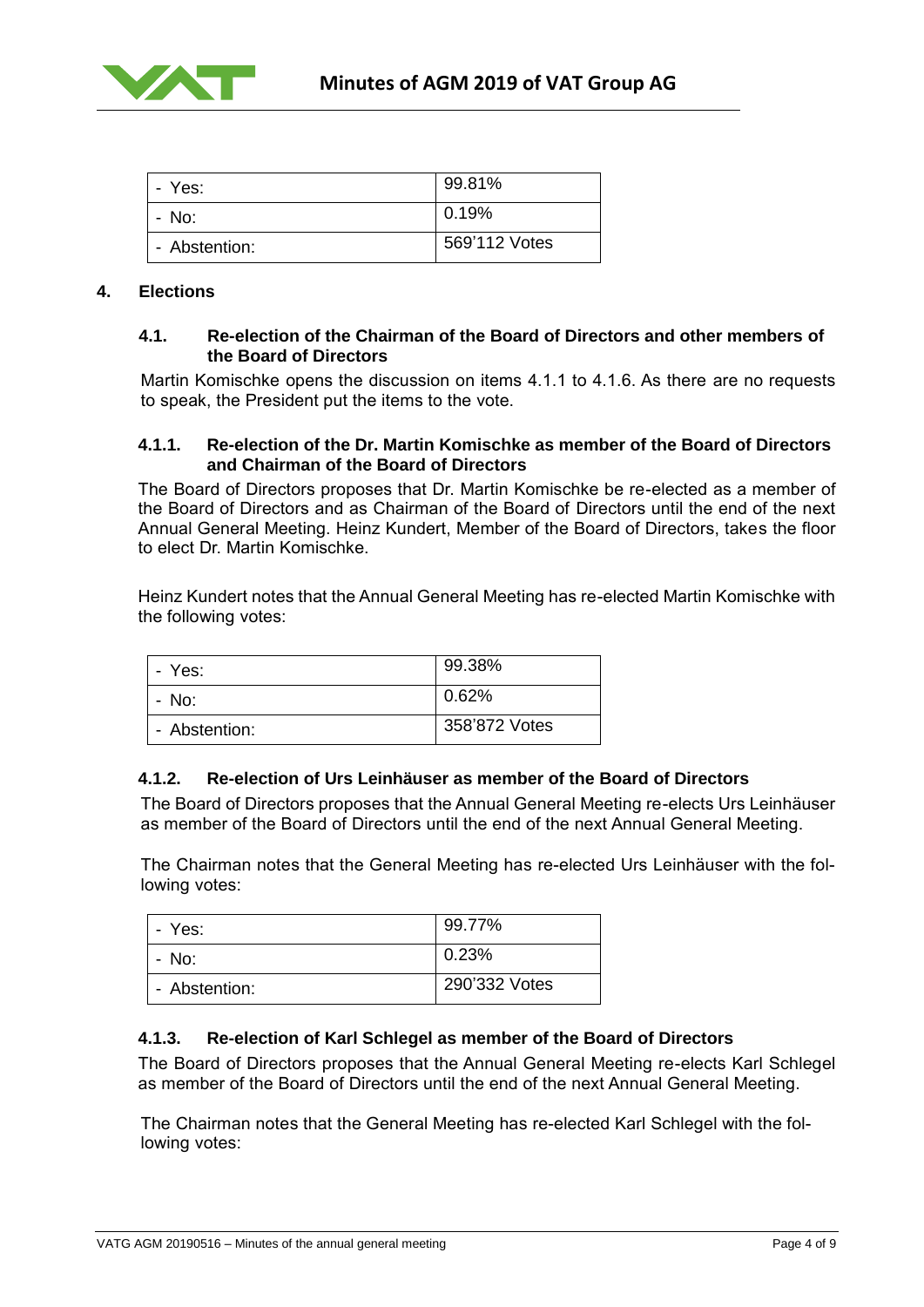

| - Yes:        | 99.76%        |
|---------------|---------------|
| - No:         | 0.24%         |
| - Abstention: | 303'737 Votes |

# **4.1.4. Re-election of Dr. Hermann Gerlinger as member of the Board of Directors**

The Board of Directors proposes that the Annual General Meeting re-elects Dr. Hermann Gerlinger as member of the Board of Directors until the end of the next Annual General Meeting.

The Chairman notes that the General Meeting has re-elected Dr. Hermann Gerlinger with the following votes:

| - Yes:        | 99.82%        |
|---------------|---------------|
| - No:         | 0.18%         |
| - Abstention: | 290'877 Votes |

# **4.1.5. Re-election of Heinz Kundert as member of the Board of Directors**

The Board of Directors proposes that the Annual General Meeting re-elects Heinz Kundert as member of the Board of Directors until the end of the next Annual General Meeting.

The Chairman notes that the General Meeting has re-elected Heinz Kundert with the following votes:

| - Yes:        | 97.79%        |
|---------------|---------------|
| - No:         | 2.21%         |
| - Abstention: | 306'183 Votes |

# **4.1.6. Re-election of Dr. Libo Zhang as member of the Board of Directors**

The Board of Directors proposes that the Annual General Meeting re-elects Dr. Libo Zhang as member of the Board of Directors until the end of the next Annual General Meeting.

The Chairman notes that the General Meeting has re-elected Dr. Libo Zhang with the following votes:

| - Yes:        | 99.78%        |
|---------------|---------------|
| - No:         | 0.22%         |
| - Abstention: | 296'315 Votes |

# **4.2. Election of the Members of the Nomination and Compensation Committee**

The Board of Directors proposes that the following individuals be individually re-elected as members of the Nomination and Compensation Committee until the end of the next Annual General Meeting.

The Chairman opens the discussion on agenda items 4.2.1 to 4.2.3. As there are no requests to speak, the President puts the agenda items to a vote.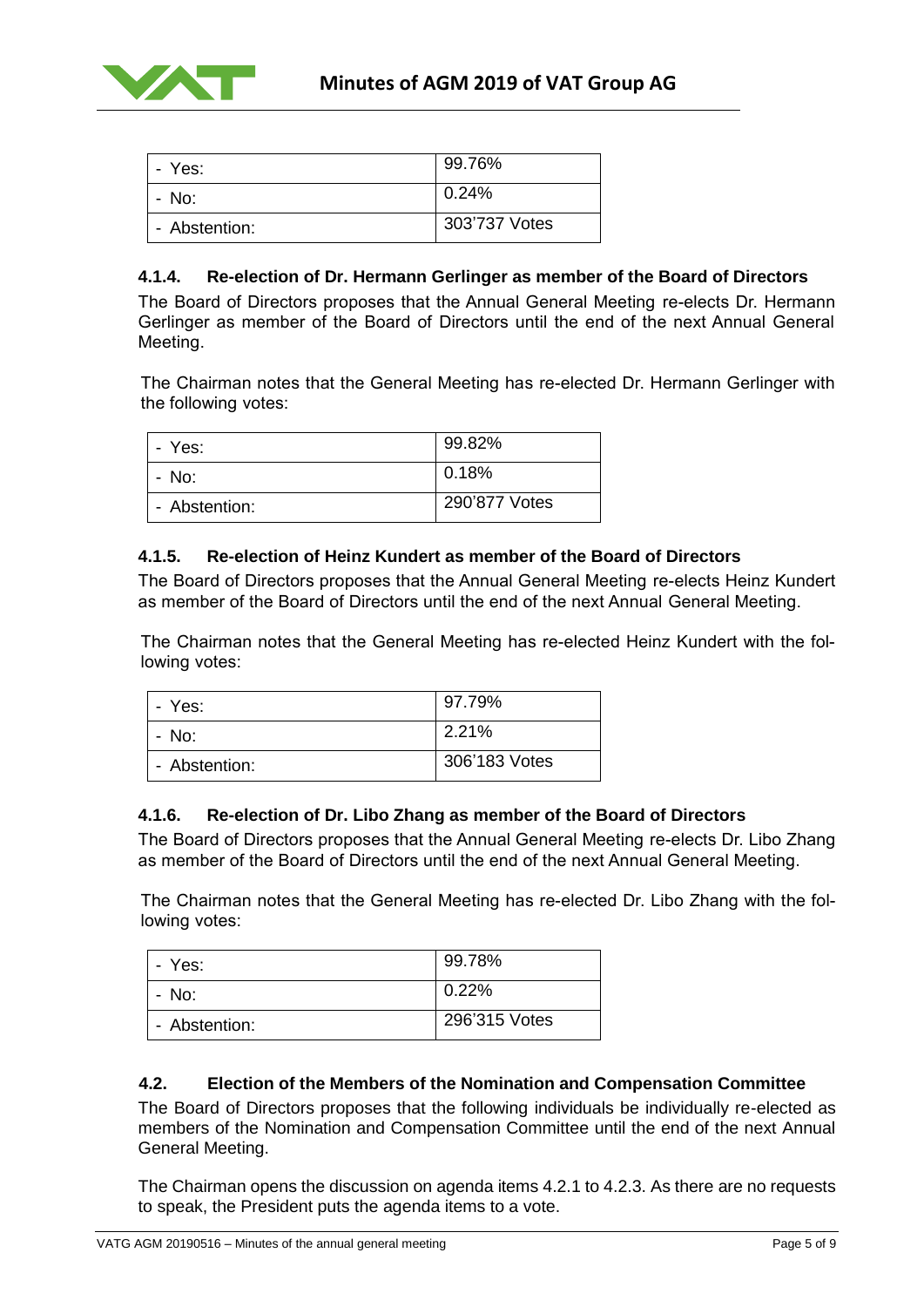

# **4.2.1. Re-election of Dr. Martin Komischke as member of the Nomination and Compensation Committee**

Martin Komischke notes that the Annual General Meeting re-elected Dr. Martin Komischke as a member of the Nomination and Compensation Committee with the following votes:

| - Yes:        | 98.98%        |
|---------------|---------------|
| - No:         | 1.02%         |
| - Abstention: | 451'777 Votes |

# **4.2.2. Re-election of Karl Schlegel as member of the Nomination and Compensation Committee**

Martin Komischke notes that the Annual General Meeting re-elected Karl Schlegel as a member of the Nomination and Compensation Committee with the following votes:

| - Yes:        | 99.51%          |
|---------------|-----------------|
| - No:         | 0.49%           |
| - Abstention: | 1'274'101 Votes |

### **4.2.3. Re-election of Heinz Kundert as member of the Nomination and Compensation Committee**

Martin Komischke notes that the Annual General Meeting re-elected Heinz Kundert as a member of the Nomination and Compensation Committee with the following votes:

| - Yes:        | 95.23%          |
|---------------|-----------------|
| - No:         | 4.77%           |
| - Abstention: | 1'273'037 Votes |

# **5. Re-election of the Independent Proxy**

The Board of Directors proposes that the Annual General Meeting re-elects Roger Föhn, attorney- at-law, Kalchbühlstrasse 4, 8038 Zurich, as Independent Proxy from May 17, 2019, until the end of the next Annual General Meeting.

The Chairman opens the discussion on agenda item 5. As there are no requests to speak, the President puts the agenda item to a vote.

The Chairman notes that the Annual General Meeting has re-elected Roger Föhn as independent proxy with the following votes:

| - Yes:        | 99.92%        |
|---------------|---------------|
| - No:         | $0.08\%$      |
| - Abstention: | 284'676 Votes |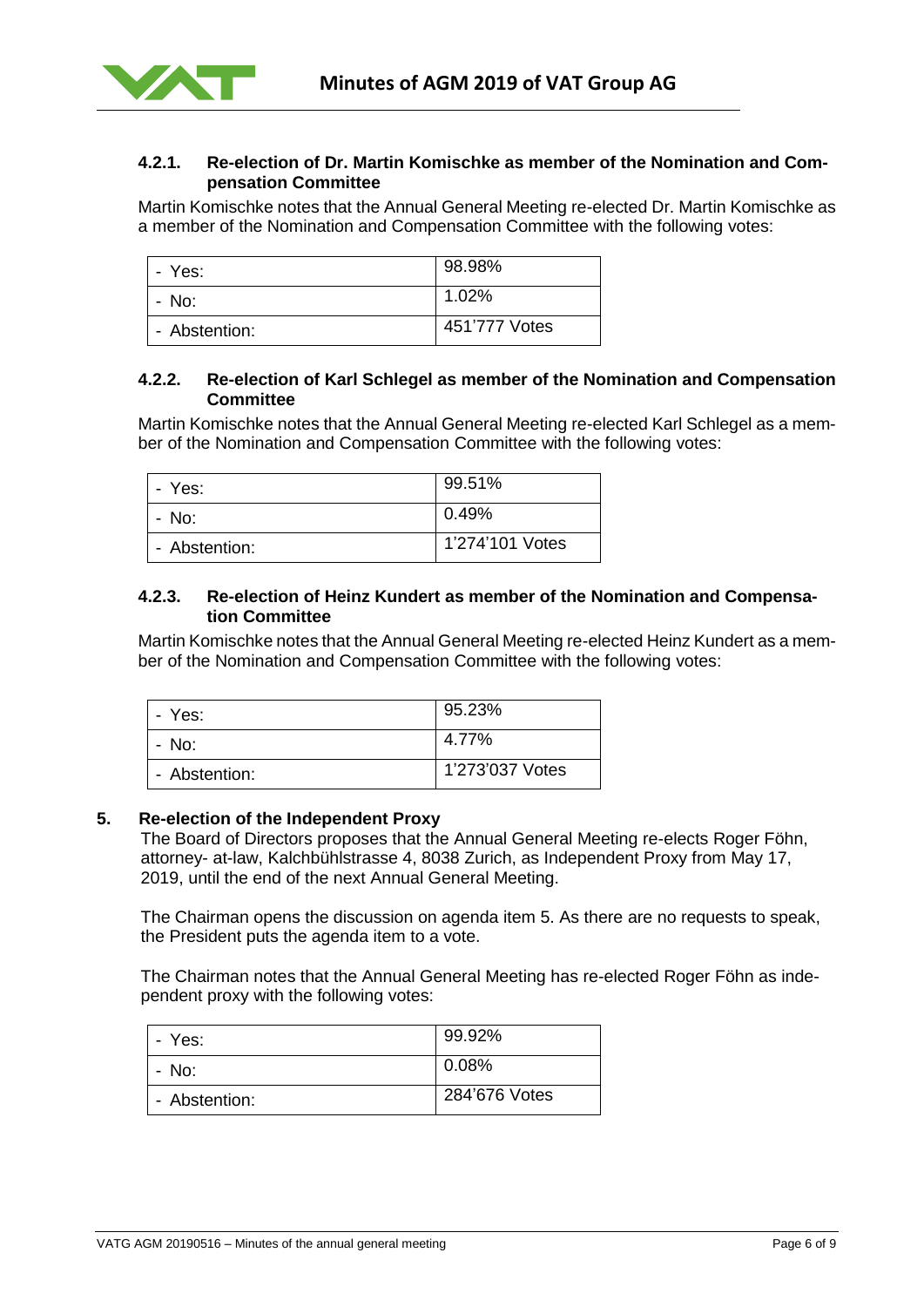

### **6. Re-election of the Statutory Auditors for the Financial Year 2018**

The Board of Directors proposes that the Annual General Meeting re-elects KPMG AG, St. Gallen, as Statutory Auditors for the financial year 2019.

The Chairman opens the discussion on agenda item 6. As there are no requests to speak, the President puts the agenda item to a vote.

The Chairman notes that the Annual General Meeting has re-elected KPMG AG as auditors with the following votes:

| - Yes:        | 99.39%        |
|---------------|---------------|
| - No:         | 0.61%         |
| - Abstention: | 297'059 Votes |

#### **7. Compensation**

#### **7.1. Consultative Vote on the Compensation Report for the Financial Year 2018**

The Board of Directors recommends that the Compensation Report 2018 contained in the Annual Report 2018 shall be approved (consultative vote).

Martin Komischke opens the discussion on agenda items 7.1 to 7.5.

Wilhelm Tschopp comments at the beginning that the compensation of the Board of Directors is appropriate, whereas the total compensation of the Executive Board of around CHF 4 million, in his opinion, exceeds the detection threshold. He asks the Chairman for explanations on the total compensation of the Executive Board.

The Chairman states at the beginning that the compensation of the Executive Board consists of various components. In addition to the qualifications and performance of the respective manager, the remuneration should also take into account the value and growth of VAT

Furthermore, the long-term variable compensation plan is a maximum amount for the management whose performance targets are ambitious and can only be achieved if the two performance indicators exceed the performance of all peer companies in the peer group. Overall, the mix of fixed and variable compensation is a fair solution for the manager and the company and reflects opportunities and risks in a manner appropriate to the interests of the company, so that the Board of Directors recommends that the proposals should be followed.

As there are no further requests to speak, the President puts the item to the vote.

The Chairman notes that the Annual General Meeting has approved the proposal of the Board of Directors with the following votes:

| - Yes:        | 97.94%        |
|---------------|---------------|
| - No:         | 2.06%         |
| - Abstention: | 357'961 Votes |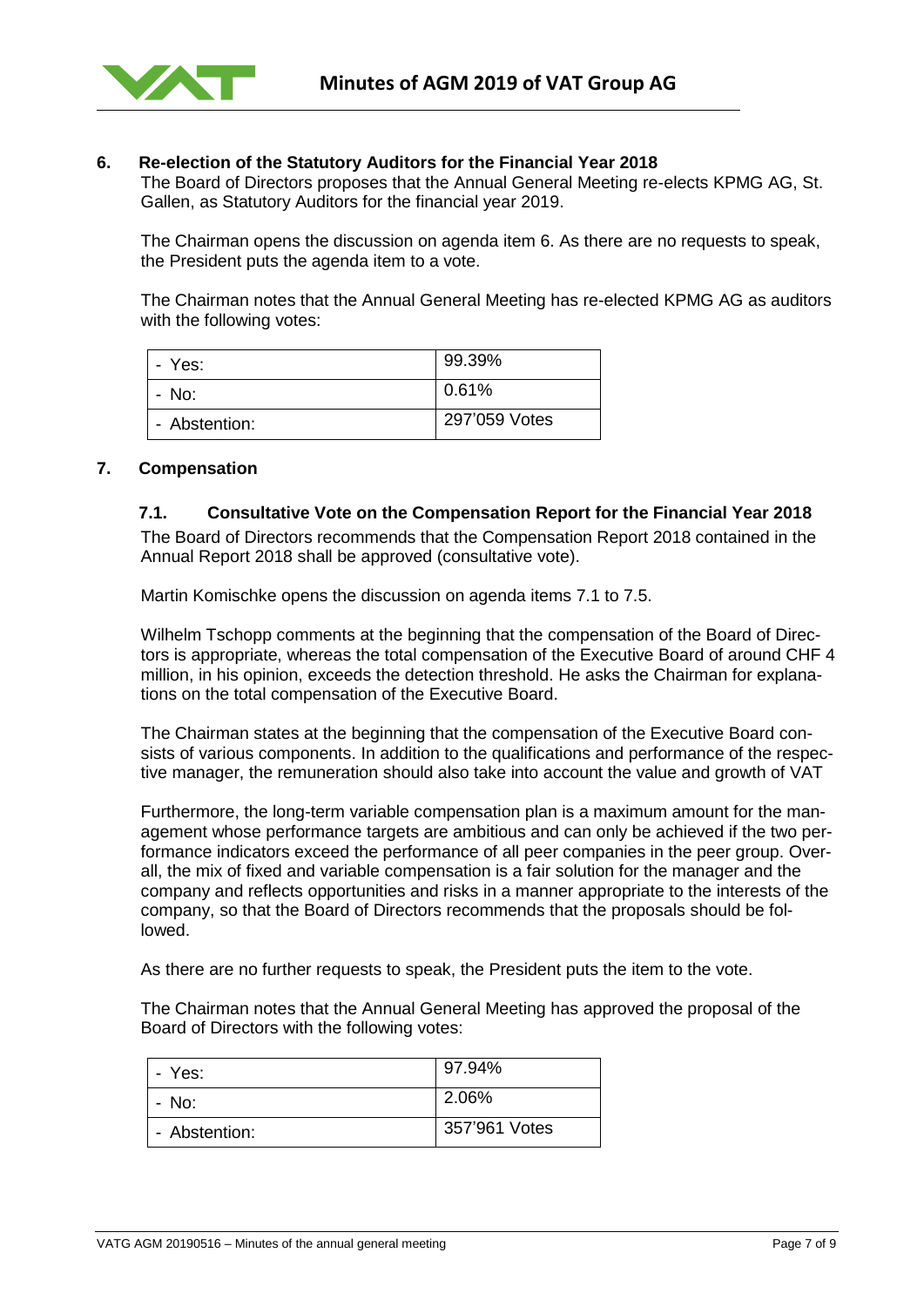

# **7.2. Approval of actual Short-Term Variable Compensation (STI) of the Group Executive Committee (GEC) for the Financial Year 2018**

The Board of Directors proposes that the shareholders approve the actual amount of CHF 548'992 for the short-term variable compensation of the GEC for the financial year 2018.

The Chairman notes that the Annual General Meeting has approved the proposal of the GEC with the following votes:

| - Yes:        | 99.08%        |
|---------------|---------------|
| - No:         | 0.92%         |
| - Abstention: | 360'703 Votes |

#### **7.3. Approval of the Maximum Aggregate Amount of Fixed Compensation of the GEC for the Financial Year 2020**

The Board of Directors proposes to approve the maximum total amount of the fixed remuneration for the GEC of CHF 1,950,000 for the financial year 2020.

The Chairman notes that the Annual General Meeting has approved the proposal of the Board of Directors with the following votes:

| - Yes:        | 99.04%        |
|---------------|---------------|
| - No:         | 0.96%         |
| - Abstention: | 348'637 Votes |

# **7.4. Approval of the Maximum Aggregate Amount of Long-Term Incentive (LTI) Compensation of the GEC for the Financial Year 2020**

The Board of Directors proposes to approve the maximum total long-term variable compensation (LTI) of the Executive Board of CHF 1,700,000 for the financial year 2020. The Chairman notes that the Annual General Meeting has approved the proposal of the Board of Directors with the following votes:

| - Yes:        | 92.39%        |
|---------------|---------------|
| - No:         | 7.61%         |
| - Abstention: | 356'845 Votes |

### **7.5. Approval of the Maximum Aggregate Amount of Compensation of the Board of Directors from the Annual General Meeting of 2019 to the Annual General Meeting of 2020**

The Board of Directors proposes to approve the maximum total compensation of the Board of Directors of CHF 920,000 for the term of office from the Ordinary Annual General Meeting 2019 to the Ordinary Annual General Meeting 2020.